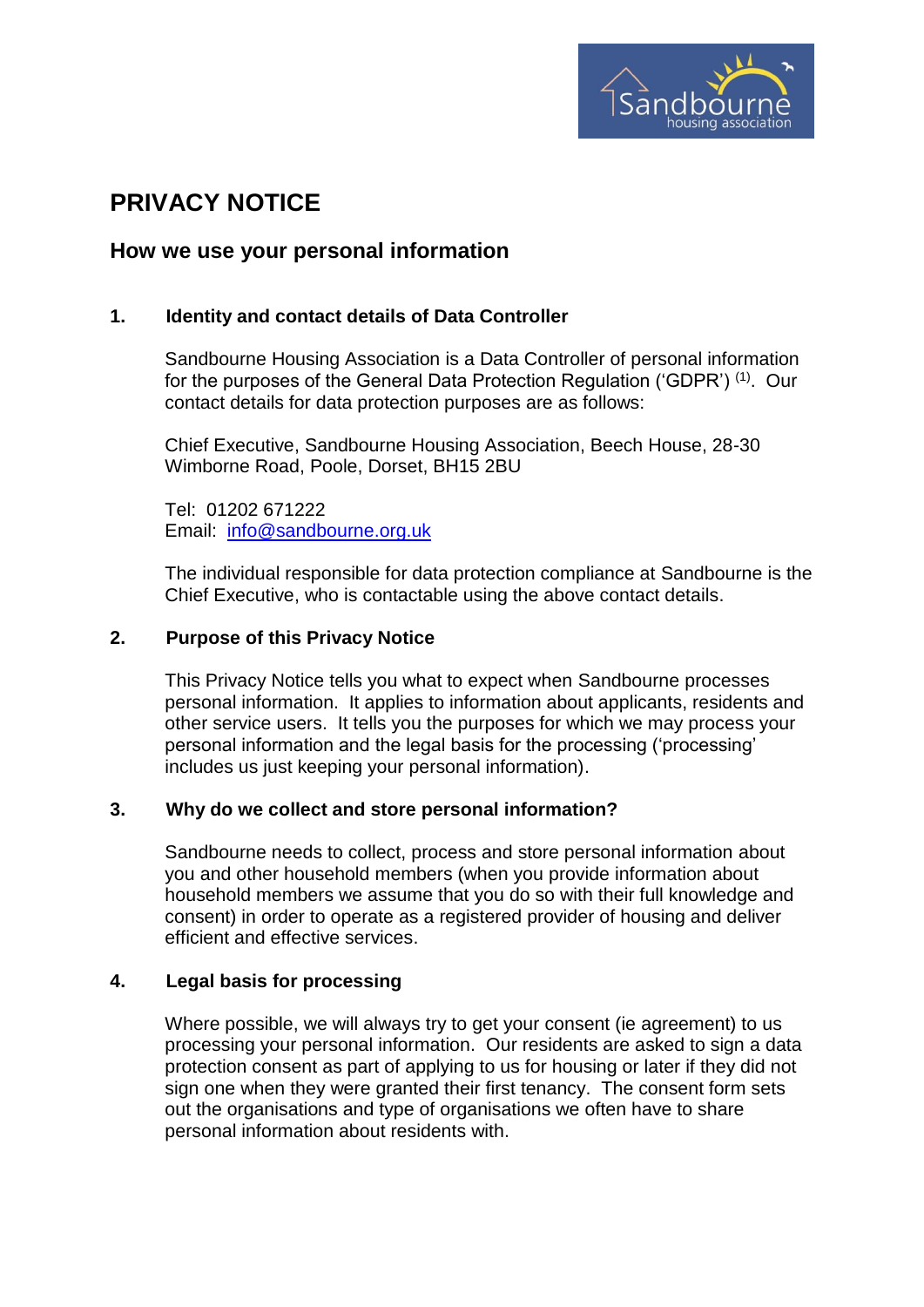## **5. Under the GDPR, consent is a legal basis for processing personal information.**

 $(1)$  By this we mean the Regulation as supplemented and amended by the Data Protection Act 2018.

Where we can't get consent, there are other reasons why we can process your personal information under the GDPR:

- **Legitimate interests**: where it is in our legitimate business interests as a social landlord to process your information, we can do that so long as we do not interfere with your fundamental rights or freedoms.
- Where we are under a legal obligation or an obligation under a contract to process/disclose the information.
- Where we need to protect the vital interests (ie the health and safety) of you or another person.
- Some personal information is treated as more sensitive (for example information about health, sexuality, ethnic background and others – see  $(2)$ below.

The legal basis for processing personal information is more limited. The reasons we can use are:

Your consent:

- Where we need to protect the vital interests (ie the health and safety) of you or another person.
- Where you have already made your personal information public.
- Where we or another person needs to bring or defend legal claims. Substantial public interest grounds.

## **6. Information we may hold about you and how we use it**

The information we hold on our records concerns our relationship with you. For example:

- We hold names and dates of birth, photographic ID and information about your previous housing circumstances to assess housing applications and help prevent tenancy fraud.
- We hold contact details for you so we can communicate with you by your preferred means, and keep you informed about services we offer which may be useful to you.
- We record information about your needs (for example, if you have a carer or social worker; if you need adaptations in your home; if you need large print or translated text) to ensure that we take account of any support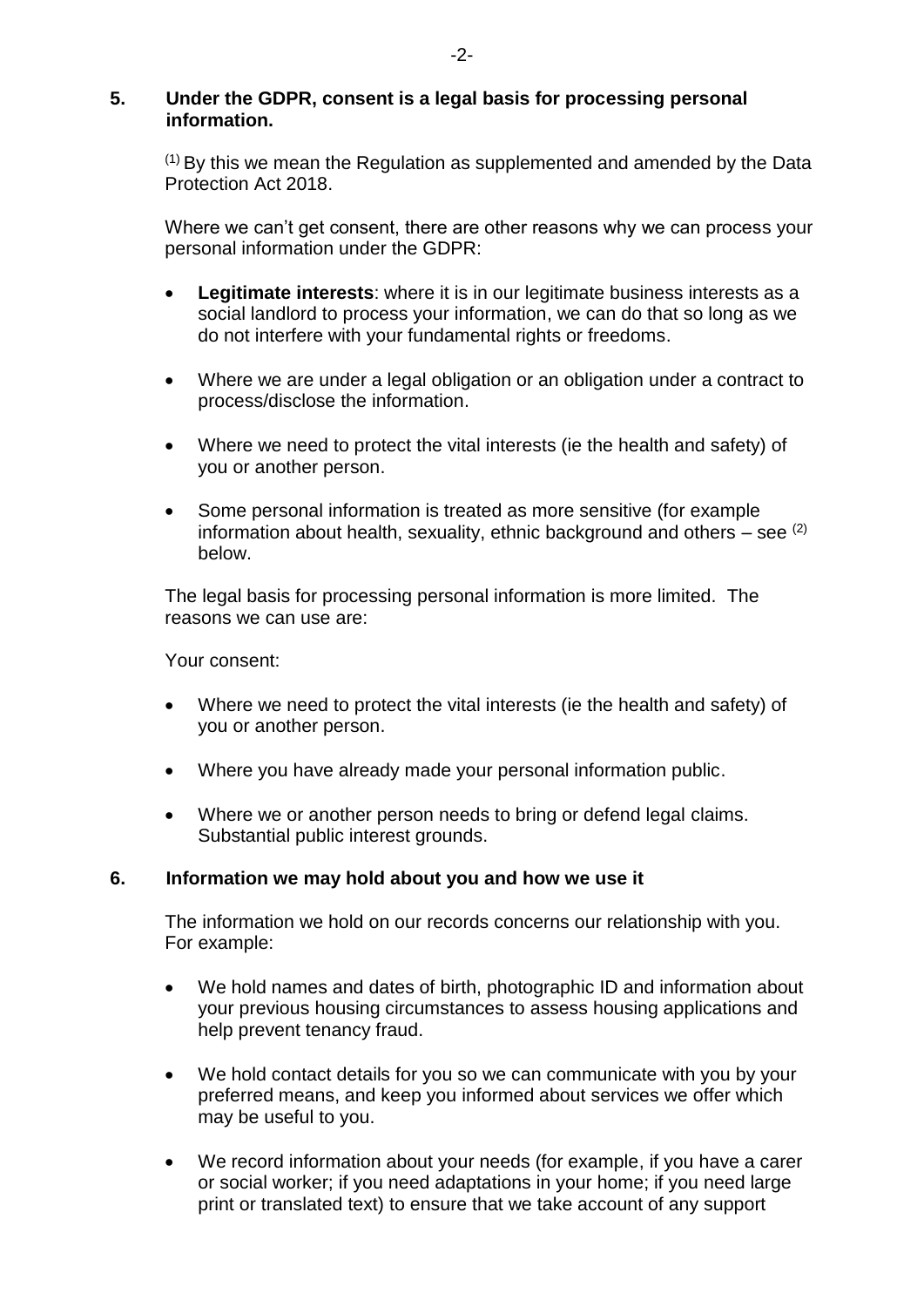needs in our dealings with you, and to improve our communications with you.

**(2) Special categories of personal data** are defined within the GDPR and covers racial or ethnic origin, political opinions, religious or philosophical beliefs, or trade union membership, processing of genetic data, biometric data for the purpose of uniquely identifying a natural person, data concerning health or data concerning a person's sex life or sexual orientation.

- We record information to enable us to provide housing management services. For example, we record reports of anti-social behaviour; complaints; change in circumstances (eg when your employment status changes etc) and information about housing options (eg if you have a medical need which means you need to move).
- We keep financial records about the amount of money you have paid us; any amount(s) outstanding and action taken to recover money you owe.
- We may record your telephone calls to our main telephone numbers for training and monitoring purposes to ensure we're delivering a good service. Any call recordings will be held in accordance with our policy before being erased.
- We may capture your image on our CCTV systems if you visit a property, office or community facility which is covered by this facility. Any CCTV recordings will be held in accordance with our policy before being erased.
- We record the findings of surveys and other research to help us improve our service to customers. The information you provide will be anonymous unless you agree that we can use your details.

This list is not exhaustive, as we hold records of most contacts we have with you, or about you, and we process this information so we can deliver services to you. Generally, the information we hold will have been provided by you (on application or enquiry forms or when we communicate with you), but we may also hold information provided by third parties where this is relevant to your housing circumstances, for example from social workers and health professionals (such as doctors and occupational therapists).

We will only ask for personal information that is appropriate to enable us to deliver our services. In some cases, you can refuse to provide your details if you deem a request to be inappropriate. However, you should note that this may impact on our ability to provide some services to you if you refuse to provide information that stops us from doing so.

## **7. How we manage your personal information**

We process your personal information in accordance with the principles of the General Data Protection Regulation ('GDPR').

We will treat your personal information fairly and lawfully and we will ensure that information is: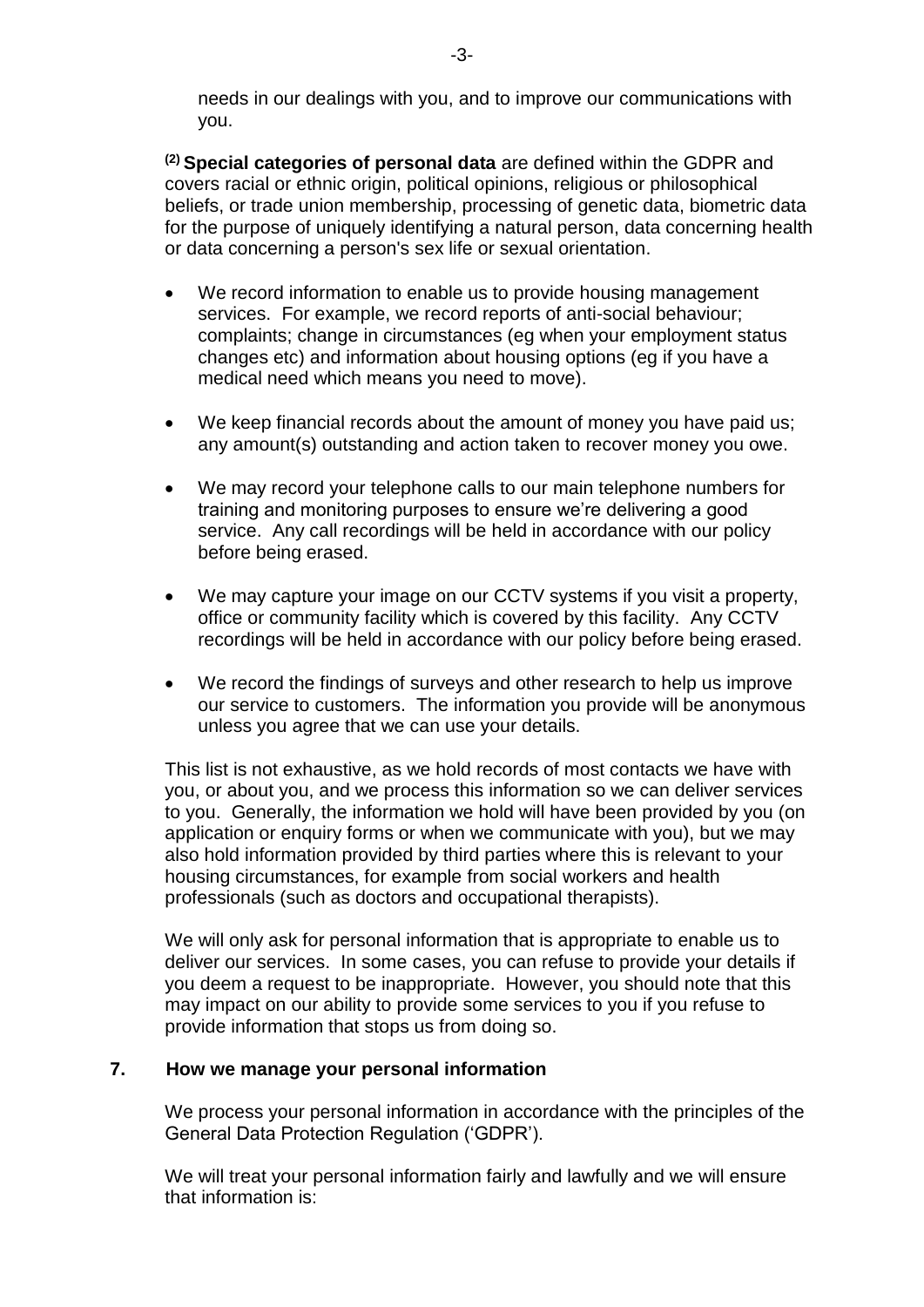- processed for limited purposes;
- kept up-to-date, accurate, relevant and not excessive;
- not kept longer than is necessary; and
- kept secure.

Access to personal information is restricted to authorised individuals on a strictly 'need to know' basis.

We are committed to keeping your personal details up-to-date, and we encourage you to inform us about any changes needed to ensure your details are accurate.

To help us to ensure confidentiality of your personal information, we may ask you security questions to confirm your identity when you call us. We will not discuss your personal information with anyone other than you, unless you have given us prior written authorisation to do so or they have a legal right to obtain it.

#### **8. Periods for which we will store your personal information**

We will only hold your records during the period of our relationship with you and for a set period afterwards to allow us to meet our legal obligations, including resolving any follow up issues between us.

#### **9. Sharing your personal information**

Normally, only Sandbourne staff will be able to see and process your personal information. However, there may be times when we will share relevant information with third parties for the purposes as outlined, or where we are legally required to do so. When sharing personal information, we will comply with all aspects of the GDPR. Sensitive information about health, sexual life, race, religion and criminal activity for example is subject to particularly stringent security and confidentiality measures.

#### **Where necessary or required, we may share information as follows:**

- to comply with the law (eg the police, Inland Revenue, Council Tax Registration Officer, Social Security Fraud Act) or a court order
- where there is a clear health or safety risk to an individual or members of the public, evidence of fraud against Sandbourne, other irregular behaviour or a matter Sandbourne is investigating
- in connection with court proceedings or statutory action to enforce compliance with tenancy conditions (eg applications for possession or for payment of Housing Benefit/Universal Credit direct)
- where Sandbourne has entered into a formal protocol with the police or a local authority department
- providing the name, address and contact number of a resident to contractors or other agents providing services on Sandbourne's behalf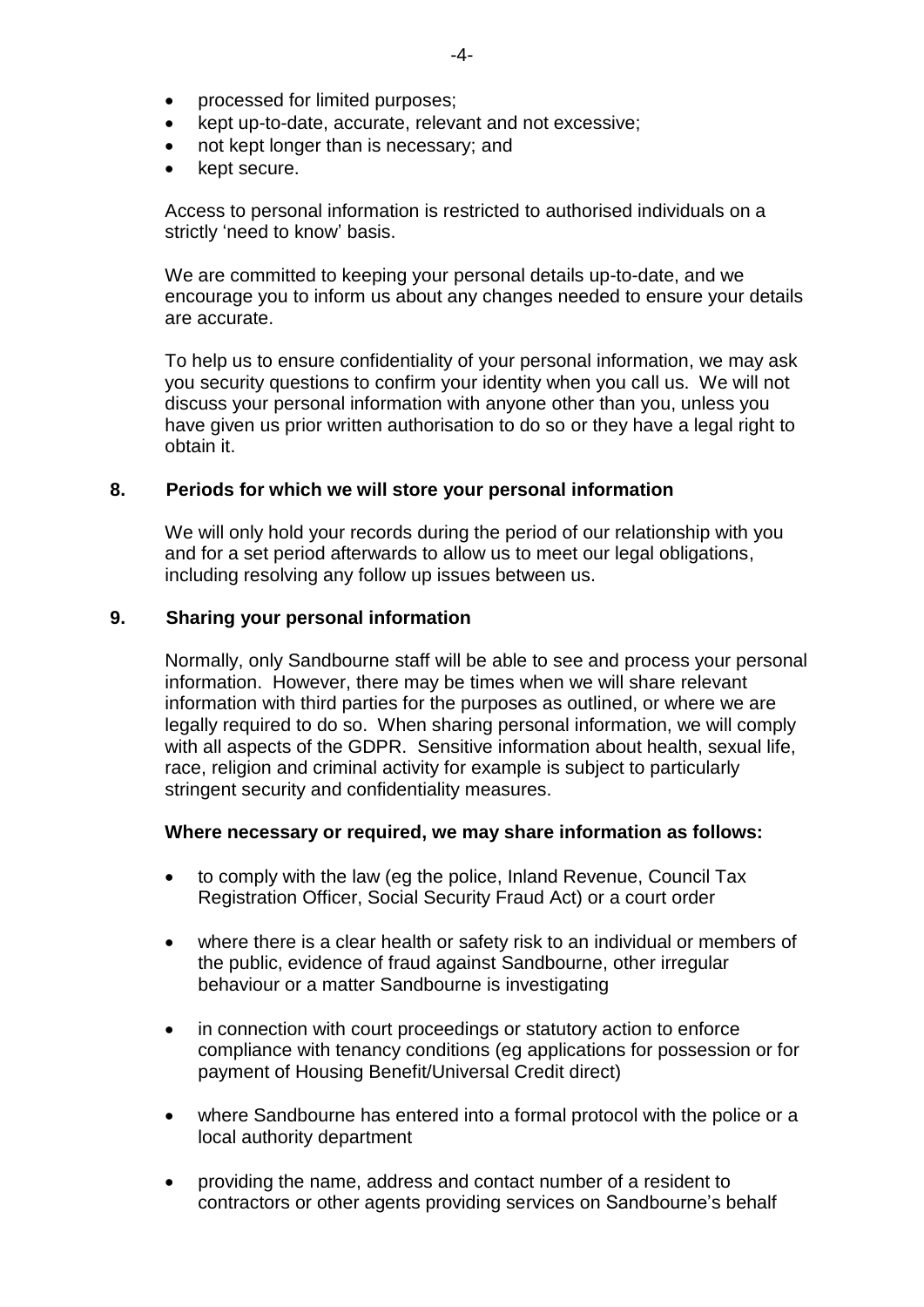- providing the name of a resident and the date of occupancy to gas, electricity and water companies
- providing information anonymously for bona fide statistical or research purposes, provided it is not possible to identify the individuals to whom the information relates
- giving the name, address and stated local connection of applicants for housing to parish councils who are partners in exceptions planning agreements for housing which gives priority to people with a local connection
- where the names and addresses of tenants are disclosed to PSC Systems, being the company that manufactures and distributes Sandbourne's rent payment swipe cards and collect payments made with them
- information required by the Regulator of Social Housing when monitoring Sandbourne's activities in its capacity as the regulator of housing associations
- the names of contractors invited to tender for works and the amounts tendered will be made available to residents paying service charges to which the cost of the works will be charged (Section 20 Landlord and Tenant Act 1985, as amended)
- the names of contractors invited to tender for works and the amounts tendered will be made available to residents paying service charges to which the cost of the works will be charged (Section 20 Landlord and Tenant Act 1985, as amended)
- mutual exchanges names, ages, gender of all household members (to ensure no overcrowding or under occupancy), rent account details and tenancy management history will be shared with the other landlord involved in the exchange
- to protect the vital interests of an individual (in a life or death situation).

#### **10. Your rights under the GDPR**

You have a number of rights under the GDPR:

#### **(a) Access to personal information**

Under the GDPR, you have a right to ask us what personal information we hold about you, and to request a copy of your information. This is known as a 'subject access request' (SAR). SARs need to be made in writing (we have a subject access form you can use for this purpose), and we ask that your written request is accompanied by proof of your identity. We have one calendar month within which to provide you with the information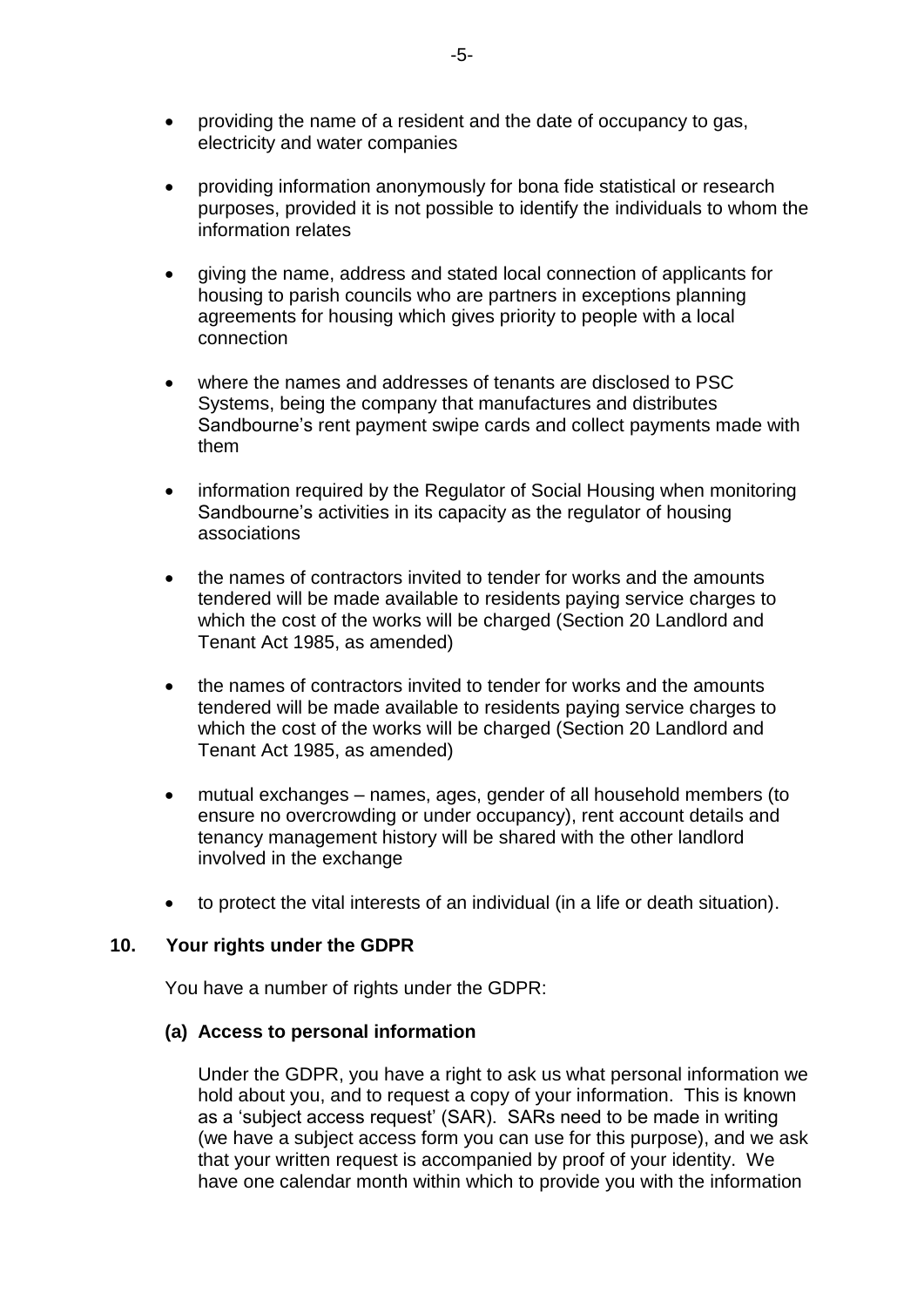you've asked for (although we will try to provide this to you as promptly as possible).

Following your SAR, we will provide you with a copy of the information we hold that relates to you. This will not generally include information that relates to your property such as repair logs or details of contractor visits, as this is not considered personal information.

## **(b) Rectification**

If you need us to correct any mistakes contained in the information we hold about you, you can let us know by contacting us at the registered office by post or by email at [info@sandbourne.org.uk.](mailto:info@sandbourne.org.uk)

## **(c) Erasure ('right to be forgotten')**

You have the right to ask us to delete personal information we hold about you. You can do this where:

- the information is no longer necessary in relation to the purpose for which we originally collected/processed it
- where you withdraw consent
- where you object to the processing and there is no overriding legitimate interest for us continuing the processing
- where we unlawfully processed the information
- the personal information has to be erased in order to comply with a legal obligation.

## **(d) We can refuse to erase your personal information where the personal information is processed for the following reasons:**

- to exercise the right of freedom of expression and information
- to enable functions designed to protect the public to be achieved eg government or regulatory functions
- to comply with a legal obligation or for the performance of a public interest task or exercise of official authority
- for public health purposes in the public interest
- archiving purposes in the public interest, scientific research historical research or statistical purposes
- the exercise or defence of legal claims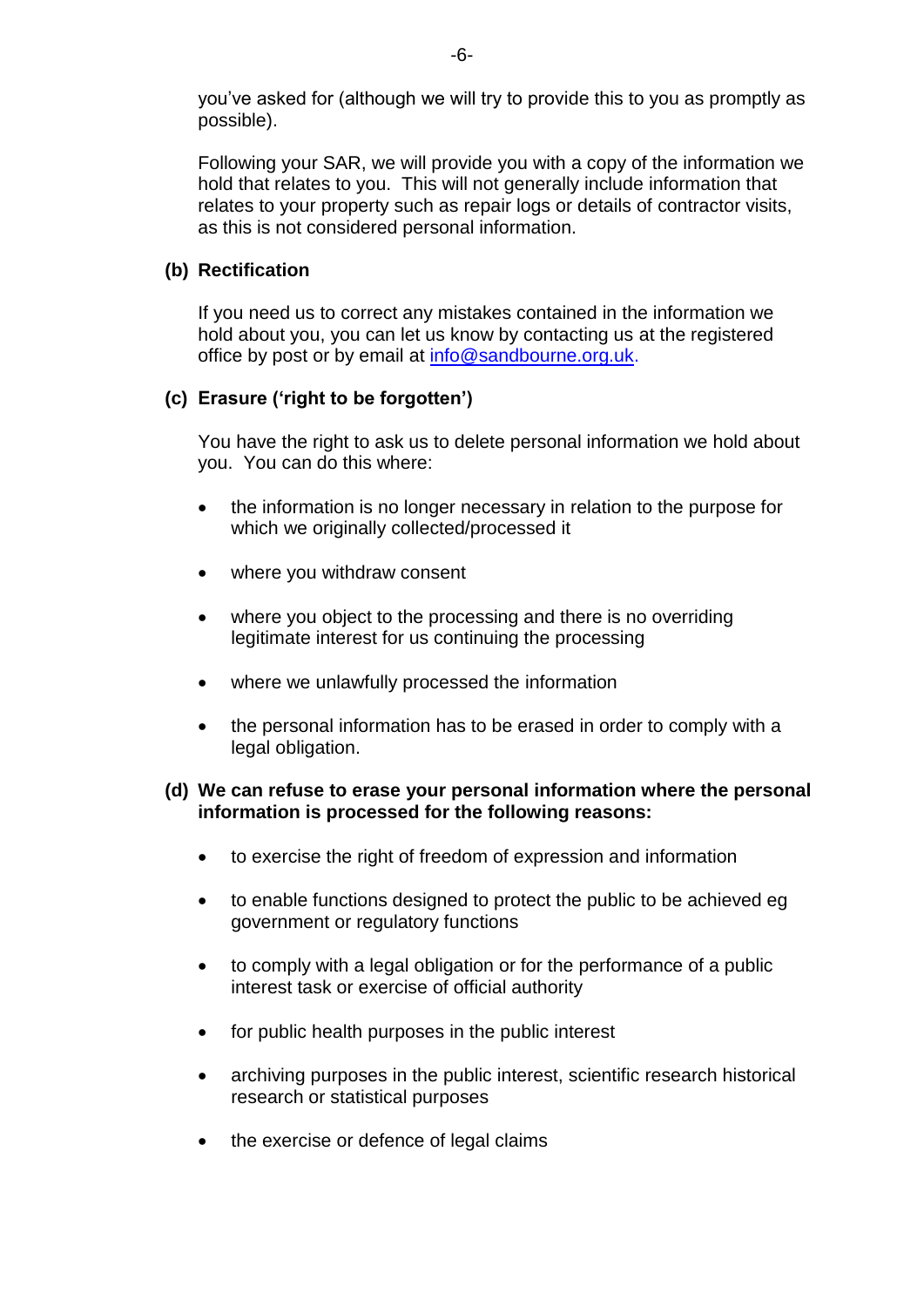where we have an overriding legitimate interest for continuing with the processing.

#### **(e) Restriction on processing**

**You have the right to require us to stop processing your personal information. When processing is restricted, we are allowed to store the information, but not do anything with it. You can do this where:**

- you challenge the accuracy of the information (we must restrict processing until we have verified its accuracy)
- you challenge whether we have a legitimate interest in using the information
- if the processing is a breach of the GDPR or otherwise unlawful
- if we no longer need the personal data but you need the information to establish, exercise or defend a legal claim
- if we have disclosed your personal information to third parties, we must inform them about the restriction on processing, unless it is impossible or involves disproportionate effort to do so.

We must inform you when we decide to remove the restriction giving the reasons why.

#### **(f) Objection to processing**

You have the right to object to processing where we say it is in our legitimate business interests. We must stop using the information unless we can show there is a compelling legitimate reason for the processing, which override your interests and rights or the processing is necessary for us or someone else to bring or defend legal claims.

#### **(g) Withdrawal of consent**

You have the right to withdraw your consent to us processing your information at any time. If the basis on which we are using your personal information is your consent, then we must stop using the information. We can refuse if we can rely on another reason to process the information such as our legitimate interests.

#### **(h) Right to data portability**

The right to data portability allows you to obtain and reuse their personal data for your own purposes across different services. It allows you to move, copy or transfer personal data easily from one IT environment to another in a safe and secure way. The right only applies to personal data you have provided to us where the reason we are relying on to use the information is either your consent or for the performance of a contract. It